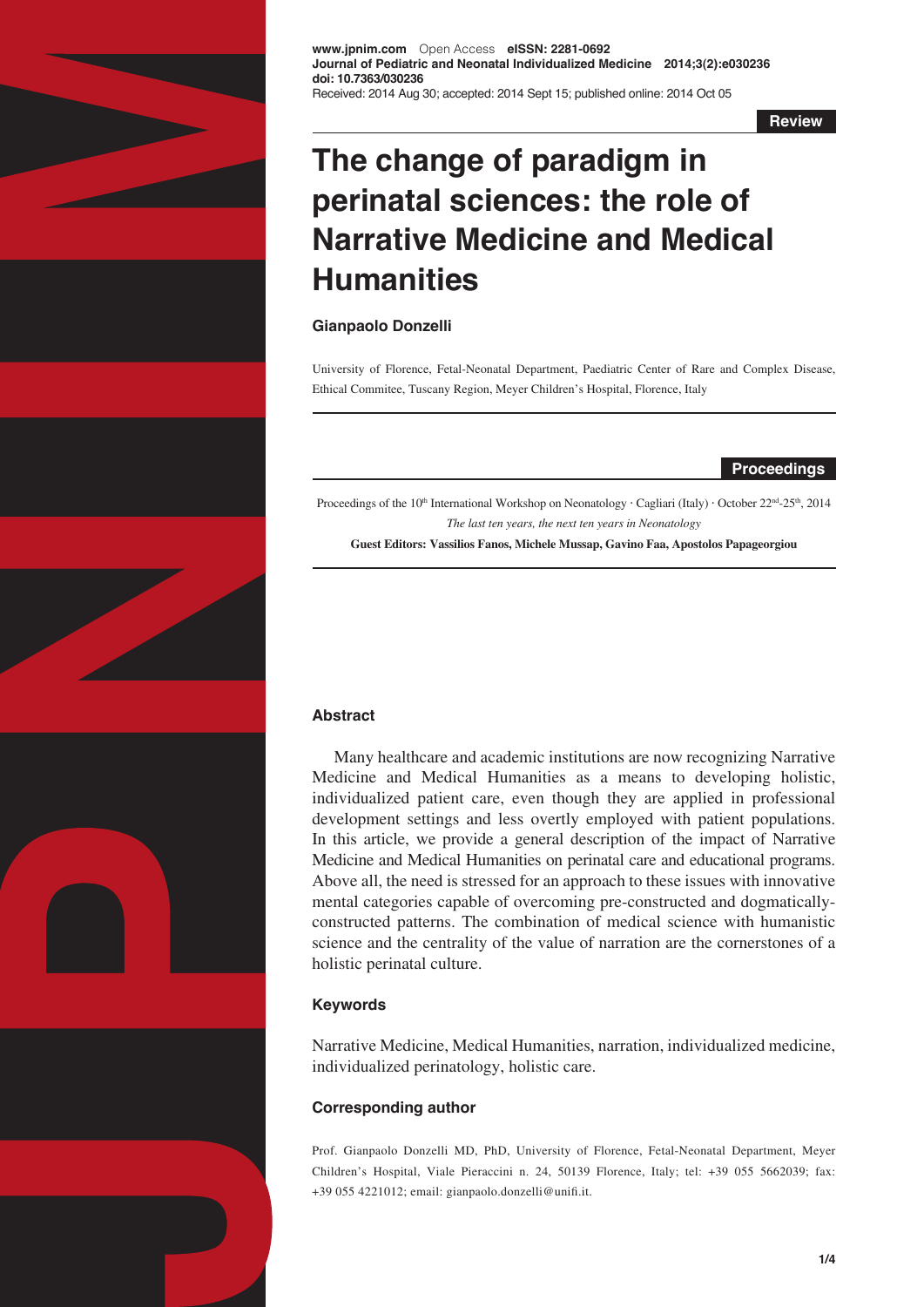#### **How to cite**

Donzelli G. The change of paradigm in perinatal sciences: the role of Narrative Medicine and Medical Humanities. J Pediatr Neonat Individual Med. 2014;3(2):e030236. doi: 10.7363/030236.

#### **Introduction**

In the medical world, every scientific practice is under the threat of refutation which gives rise to its evolutional dimensions. Therefore, change is one of the basic principles of the methodological and organizational healthcare sciences. However, change is difficult as it gives rise to the questioning of certainties and habits, activating feelings and actions that are often antagonistic, which is why everything becomes exasperatingly long. At times, perhaps even unwittingly, the resistance to change is directly proportional to the marginal value of a certain action or deed. And the less important it is, the harder it is to eradicate. This occurs in the case of individuals and organizations, meaning the place where people work together with different roles in order to achieve the same explicit goal.

#### **Perinatal examples**

Take, for example, the case of a high-risk pregnancy department or a neonatal intensive care unit (NICU), where the care of the pregnancy and the newborn, modulated by the delicate aspects of the tasks assigned, should naturally provide opportunities for being open and flexible. Nevertheless, among all roles involved, the work of the physician is that which is most inspired by tradition and tends to be reproduced and passed down without any appreciable changes, since each transformative mechanism requires a consolidated corpus of knowledge and expertise to refer to. It is not advisable for gynecologists or neonatologists to stray too far from the consolidated procedures or the methods established by protocols and guidelines. Even though these may not be infallible, they do offer comfort in the "certainty" of procedures, which are at times complex and difficult – ranging from diagnosis to treatment – and which in their clinical practice consist of four fragile aspects. Firstly, they crystallize decisions so that they are not always able to adhere to the specific case; secondly, by acting as guidelines, they tend to take the responsibility away from the professional; thirdly, they cloud over the physician-patient relationship, responding to needs that are often unrelated to the latter, but for the most part ascribable to defensive medicine. Last but not least, their high rate of "old age" which means that, after the elapsing of the time necessary for them to be adopted and disseminated, they already seem to be outdated by the advances made in the technical/scientific fields. In short, they have a brief "half-life". So decisions are made on the basis of indications that are out of context with the situations of each individual patient and no heed is given to the change even when solicited by innovative references based on evident scientific findings. The question that arises at this point is the following: is it possible to overcome the aforementioned criticalities, adopting alternative procedures and methods capable of moving outside the consolidated practices (based on standardized and collectivized medical lack of accountability), and accepting the challenge of *bedside medicine*? The latter is a faded memory, overwhelmed by technological, defensive, mechanistic medicine, just like the undergraduate courses at the faculties of medicine. Moreover, the social awareness of disease and the "rules for living it" always win over individual awareness: disease has been collectivized and the "medical protocol" is its most organic, inflexible and strictest expression. At this stage, could a dialectic responsibility come into play in which, without prejudice to the reciprocal roles between physician and patients, a healthcare agreement could be developed (not entrusted to pre-established protocols or collective procedures often based on professional qualms and potentially avoidable risk profiles)? New healthcare scenarios could open up for the individual sensitivities of patients, by doing away with the practice of stratifying patients according to the classification criteria of "sick organs and systems" with all the serious limits they impose, and replacing it with individualized medicine which is implemented in a substantial manner. The change in perinatal care passes through freedom with respect to the biological paradigm, that is, through a way of acting and thinking no longer of a Cartesian nature, but rather, with a holistic vision of the patient. Reference to successful good practice, which is fostered and updated at the same time as the experiences become significant and extensible, could support and justify the healthcare, as the result of personalized decisions guaranteeing respect for the patient's individuality and, in the case of newborns, for the dignity of his/her parents. This might merely seem a difference in terminology, of little import, however it is not like that.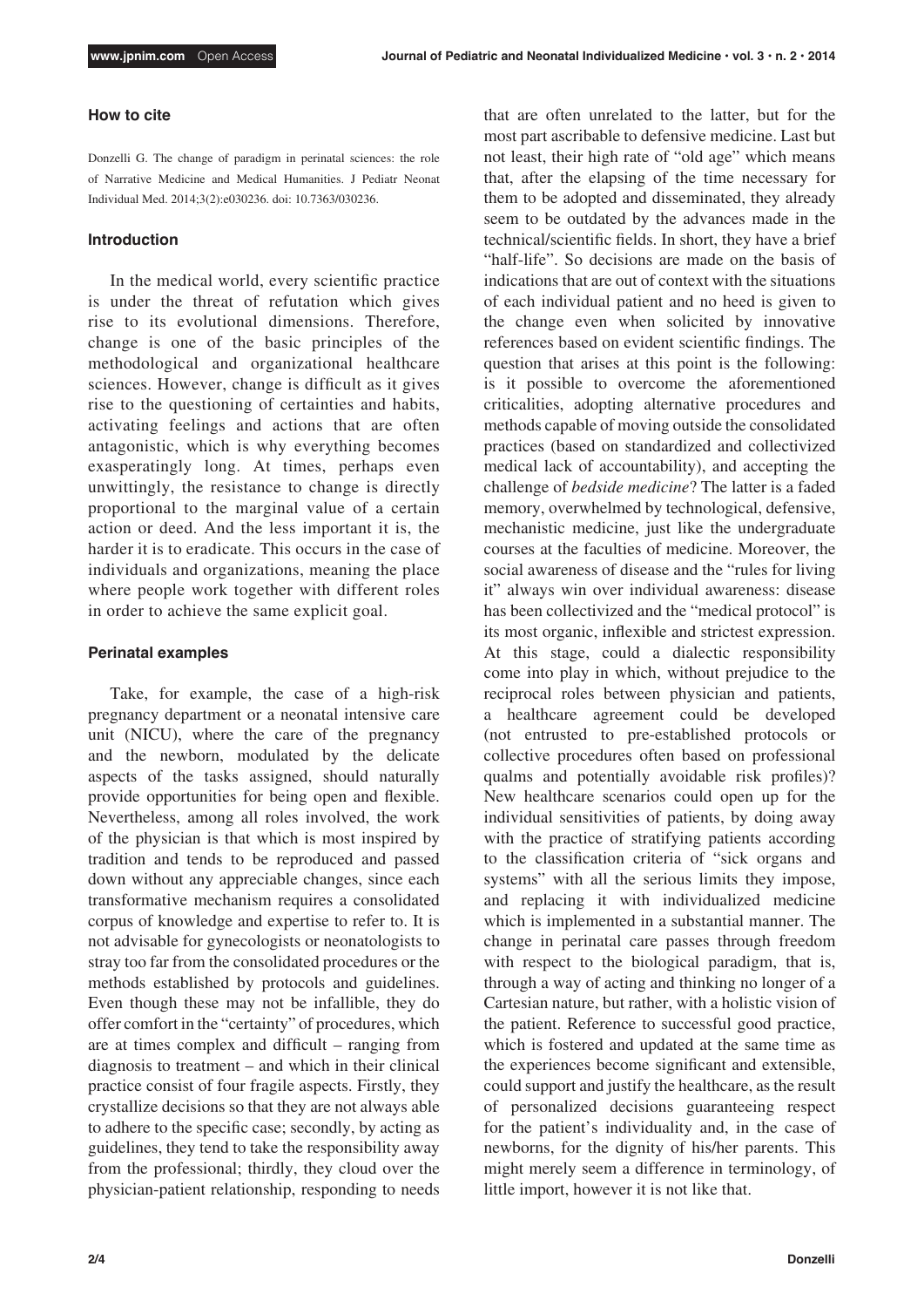#### **Narrative Medicine and Medical Humanities**

Narrative Medicine and Medical Humanities enter into this scenario, as a fresh perspective through which to better clinical practice, learn about and teach the study of perinatal care, as real protagonists of the change towards a new form of medicine [1]. It is necessary to get to know Narrative Medicine and Medical Humanities without any preconceived ideas and to grant them the same dignity as other clinical and educational skills of medicine, considering them instruments of professional emancipation for the whole realm of medicine, including perinatal medicine. Why do we have to use the word "emancipation"? The term "emancipation", from the Latin *emancipatio*, now means to obtain freedom by side-stepping hierarchies and dominant behavior. Why to emancipate perinatal medicine? Neonatal medicine consists of scientific knowledge, data, technologies, logic, reasoning, troubleshooting, and decision-making. But it involves relations not only with a body but also with a psyche, not only with biological systems, but also with emotions and feelings. Neonatology must free itself from the subordination to the biological paradigm, that is, from considering the patient as merely the sum of circulatory, respiratory symptoms, a sort of brain-lung-heart preparation, and not a human being with all the desires and emotions, hopes and fears of humanity: in our specific discipline, we are dealing with a newborn in an extremely significant moment in his life. Moreover, like all medical sciences, neonatology must also ask the following question: has the art of "individualized medicine" been lost [2]? But does Narrative Medicine hold the answer to the current crisis in the physician-patient relationship? Does storytelling really work? What evidence, if any, supports the positive impact of Narrative Medicine on patient care, clinical practice? There is a growing body of literature, though mostly qualitative, suggesting that Narrative Medicine does affect patient care. Narrative Medicine is described as a model for empathy, reflection, profession, and trust in the patient-physician relationship, which requires careful listening to the patient's story. In a certain sense, Narrative Medicine proposes a similarly fresh way of looking at patients. Instead of approaching each patient in the same manner and eliciting the information required to fill in the blanks, Narrative Medicine would have doctors take their lead from what patients want to tell them and the way in which

they want to tell it [3, 4]. We are trying to assess how Narrative Medicine can be used in perinatal care for making appropriate, personalized and shared decisions together with the parents, above all if ethically sensitive. The crushing effects of disease, especially when serious, create an emotional state of anxiety and distress in the parents. This psychoemotional fragility is amplified and interacts with the process of therapeutic alliance, and with that, the sharing of critical decision-making [5]. Moreover, narrating and above all, re-narrating, makes it possible to customize healthcare, with all decisions and practices being tailored to fit the individual patient [6]. This method is in contrast with the current trend which stratifies and considers patients according to their gestational age and weight, and in part, also their prognostic probabilities, etc. We have demonstrated how Narrative Medicine could help parents to explore more effective strategies for coping and making informed choices for their infants in the NICU. In treatment, it antagonizes the validation of patients depending on their pathologies, encourages a holistic approach and integrates the analysis activity for making good decisions about difficult cases in the NICU [7].

In training, Narrative Medicine can develop students' thinking skills, nurture their creativity, and prepare them for the complexities of clinical work (by perfecting empathy, and encouraging thought and reflection, they remain stamped in the mind). In research it strengthens the dimension of translational research. Narrative Medicine allows professionals from all fields of medical sciences to understand the patient's total experience of illness, and meet his/her needs in an empathetic environment, helping to spread holistic knowledge of a multitude of complex clinical conditions. We have also investigated the role of Narrative Medicine in women who become pregnant after a liver transplant by using their narrations of this very special clinical and existential condition. In particular, we describe our study with narration and listening to the stories of three women expecting their first child after a liver transplant, by analyzing the structure and role of narration in the context of relationships between patients and caregivers. The women narrated this experience in three phases: transplantation, pregnancy and delivery, and postpartum. They described all phases of pregnancy as stressful but satisfying, whereas the fact of becoming a mother was perceived as a victory both as a woman and as a transplant patient. Our results suggest that Narrative Medicine represents